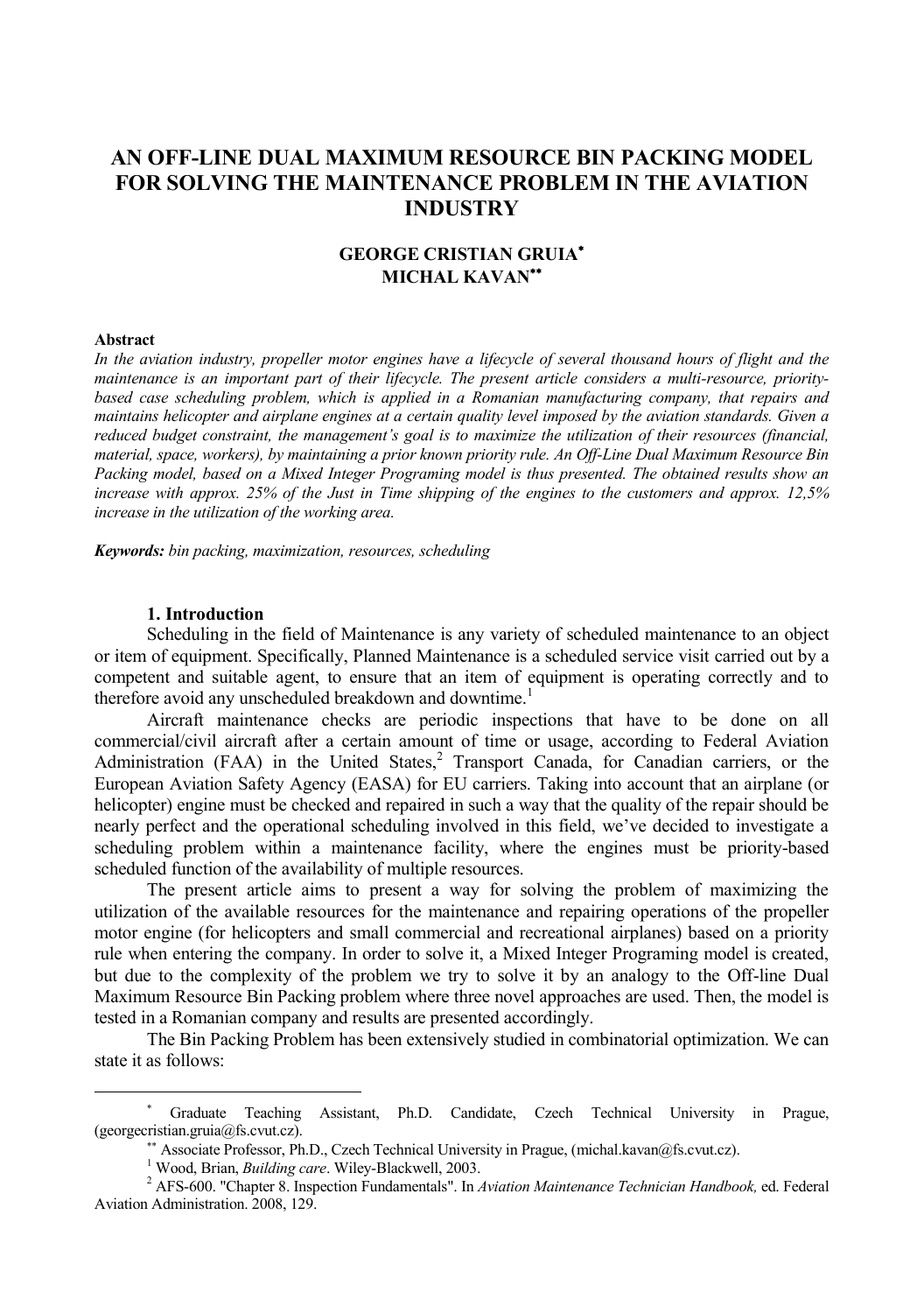## 964 Challenges of the Knowledge Society. Business Administration and Marketing

-for a given set of n items with a weight  $w_1, w_2, \ldots, w_n$  and an unlimited number of identical bins of maximum capacity c, find a way of packing all the items into the minimum number of bins so that no item is left aside and the capacity of the bin c is not exceeded.

This problem has several applications in different areas like production scheduling, manufacturing, hospitals, logistics, but however is a NP-hard problem<sup>3</sup> as Karp<sup>4</sup> showed.

In our case, the above stated problem was modelled as a Dual Bin Packing Problem (DBPP). If classical bin packing problem is about minimizing the total number of bins required to assign a given set of items, the dual one is about maximizing the number of items that can be packed in the available bins, i.e. maximizing the resources utilization for our maintenance operations.

The DBPP has been referred to in the scientific literature<sup>5</sup>, as a problem of maximization the number of items packed in a fixed number of bins<sup>6</sup>, but also as a problem of unlimited number of bins<sup>7</sup>, where we should pack items in as many bins as possible so that the total weight of each bin is at least equal to its capacity. Assmann<sup>8</sup> studied this problem from a discrete point of view. We will however consider the first type of the DBPP in our study case.

There are a lot of applications of the DBPP but until this article was written, the authors didn't find an application in the manufacturing aviation industry where products are scheduled according to their priorities and the workers' performance on their jobs, which in the worst case scenario may increase their time working on a specific assigned product, thus the schedule would be affected.

#### **2. Problem definition**

 $\overline{a}$ 

The Romanian company involved in our research, further "the Company", was as many other manufacturing and maintenance companies, hit by the financial crisis. Due to this unfortunate situation, the management had to let go some of the employees and the working floor was redesigned in order to better comply with customers' requirements and due-dates. A problem with the process line occurred when the delayed orders hit a record number of 300 per week (because workers were laid off and human resources together with the financial resources had to be drastically reduced). Also due to the Company's working profile, the maintenance has to be done according to the airspace regulations and ISO 9000 Quality Standards, so a middle way had to be found when scheduling the incoming orders for different types of engines with different problems.

The Company's facilities are equipped with a tear-down area, a dismantling dedicated area and several types of equipment for measurement and NDT capabilities. Engines repairs and overhauls are performed using state-of-the art technology. All phases of the repairs are applied according to the requirements: dismantling, stripping and cleaning, visual inspection of components, measurement and/or non-destructive inspection tests. After the preliminary analysis, technical reports are filled in and the replacement of non-reparable parts is made accordingly. The engine is then reassembled and tested in another testing facility for ensuring the required performance as part of the quality assurance process. The Company's testing facilities cover a wide range of tests: test rigs for fuel/oil/hydraulic accessories of the engine, balancing and over-speed equipment, test beds for

<sup>3</sup> Garey R. Michael and Johnson S. David, *Computers and Intractability. A Guide to the Theory of NP-Completeness,* Freeman, (New York, 1979), 340.

<sup>4</sup> R.M. Karp, "Reducibility among combinatorial problems" In *Complexity of Computer Computations*, ed. Miller, R. et.al. (Plenum Press, 1972), 19.

<sup>5</sup> Dean P. Foster, Rakesh V. Vohra, "Probabilistic analysis of a heuristics for the dual bin packing problem" *Information Processing Letters* 31 (1989):287-290.

<sup>6</sup> J.L. Bruno and P.J. Downey, "Probabilistic bounds for dual bin packing," *Acta Informatica* 22 (1985):333- 345.

<sup>7</sup> Labbe, Laporte and Martello Silvano, "An exact algorithm for the dual bin packing problem" *Operations Research Letters* 17(1995):9-18, accessed December 20, 2012, doi: 10.1016/0167-6377(94)00060-J.

<sup>8</sup> S.F. Assmann, "Problems in discrete applied mathematics" (PhD diss., Mathematics Department, Massachusetts Institute of Technology, 1983).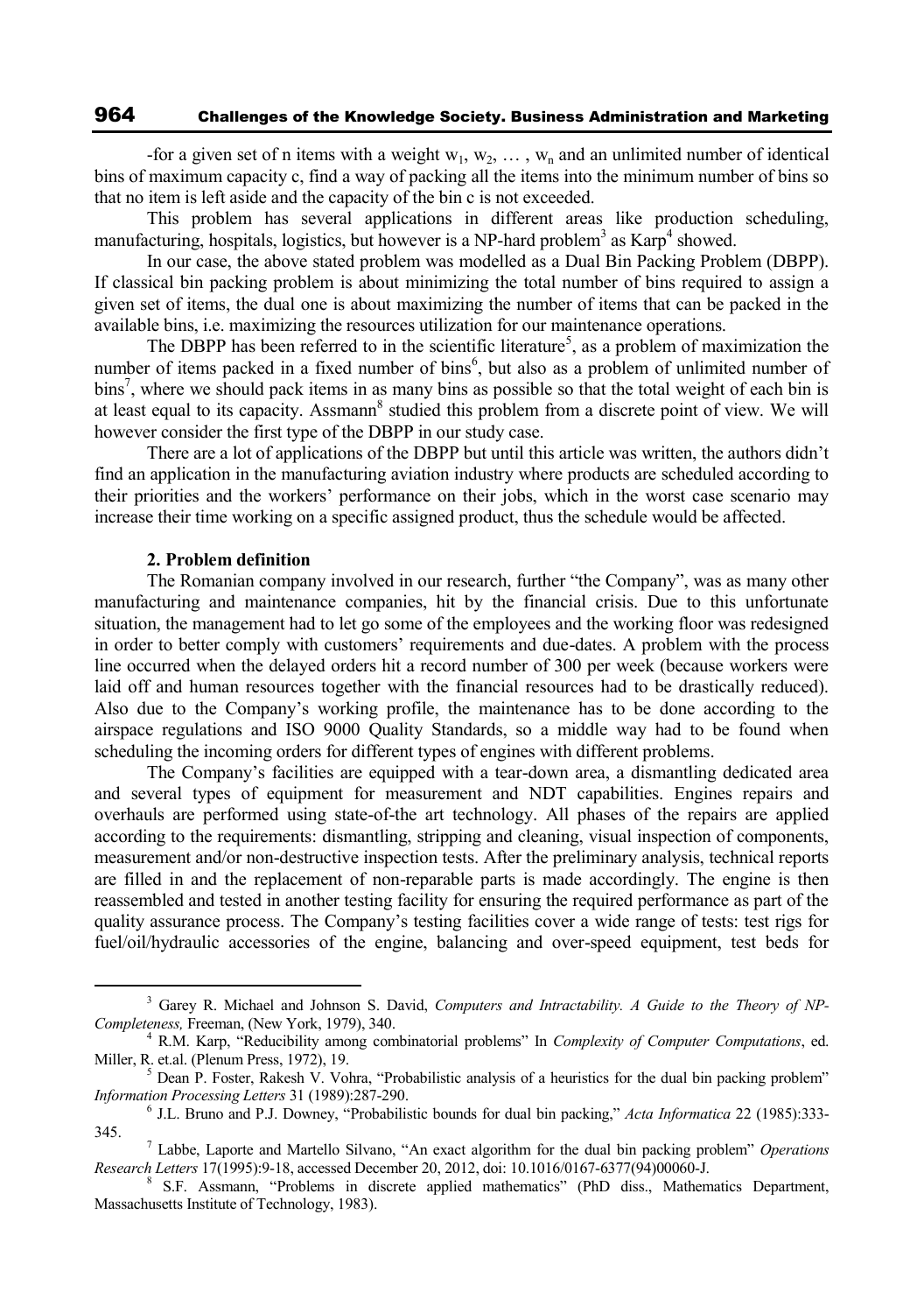turbojets and turbo shafts. Similar procedures are applied on specific equipment for Dynamic Components for helicopters.

Assembling of components, subassemblies and final assembling are performed in a dedicated shop area, divided in several working areas (WA), using complex assembling precision specific equipment, where specific personnel works in teams, each team being run by a Team Leader (TL) and each team having assigned one engine at a time. There is also available and used equipment for balancing (shafts, rotors, rotating assemblies) and over-speed tests.

Due to the large number of airplanes and helicopter engines which have been waiting for the maintenance operation to be performed on and also due to a new lucrative contract for the next 5 years with important clients, the management decided to redesign the production and overhaul shop space in parallel with an optimization of the available resources, according to a priority-based rule.

For the production 2,000 sqm were dedicated and for overhaul 4,000 sqm shop space. The assembly shop of the new facility allows for other engines from the same family-types and sizes similar to the engines in current maintenance to be repaired. But in order to do so, the current orders had to be scheduled for maintenance and the delayed orders had to be reduced to zero.

The old and new orders had to be scheduled according to: the priority of each case (late orders had the highest priority, because of every additional day of the one week, i.e.5 working days, guaranteed maintenance time, the Company had to pay 0.01% penalties; and also new orders had high priority, i.e., the customers had the opportunity of paying an extra fee for getting their engines fixed faster than usual), the resource availability (available shop space, equipment, each TL was responsible for his/her engine and each TL had a certain affinity and thus was specialized in a certain engine type) and working time of each team. Due to the constraint imposed by the limited resources compared to the high number of engines which had to be repaired in the same time, a working schedule was implemented for the 8 hours, 5 days a week, working time. Sequencing the maintenance operations on engines and placing them at the right time slots, according to the available resources plays an important role in maximizing their utilization.

In this schedule case it was considered the case of maximizing the resource utilization – for the fixed costs to be as lower as possible, when assigned to final products. In other words, the fixed costs with the resources and the new production and overhaul shop space, are known in advance and taking in consideration that the working overtime would make the management to pay workers their overtime, the goal is to maximize the number of engines that are repaired using fixed working hours through a given set of available resources.

Some of the engines which arrived for their annual maintenance procedure had complaints from their owners and had to be subjected to additional tests before the typical maintenance procedure, and so required a delayed start of the maintenance, i.e. delayed start.

The engines when entering the Company's facility are registered in the internal informational system (database) from where are scheduled on a first-come, first-served basis.

The Service department, based on this FCFS policy but also according to the priority of each engine in combination with some engines which had to be subjected to different tests (had a delayed start) had to choose the optimal solution of the sequence of the engines which entered the shop floor. Accordingly, a tool was needed in order to comply with these constraints but also to maximize the resources utilization, as part of the top management's priority.

Our problem is a complex one because it takes in consideration a long term period of time, where the resources can have distinct availabilities, function of different parameters like: delayed materials needed for the repairs, different tools and/ or machines are not in handy for one team because are used by another team, one team cannot work on more than one engine at a time and so the assigned floor space is occupied until the engine is ready to go.

Another constraint is added to the actual problem, i.e., new people are needed to be specialized for the new orders (also because of the lay-offs, it was cheaper to employ and train new workers than to increase the salary of the old ones, which accordingly were laid off) and so they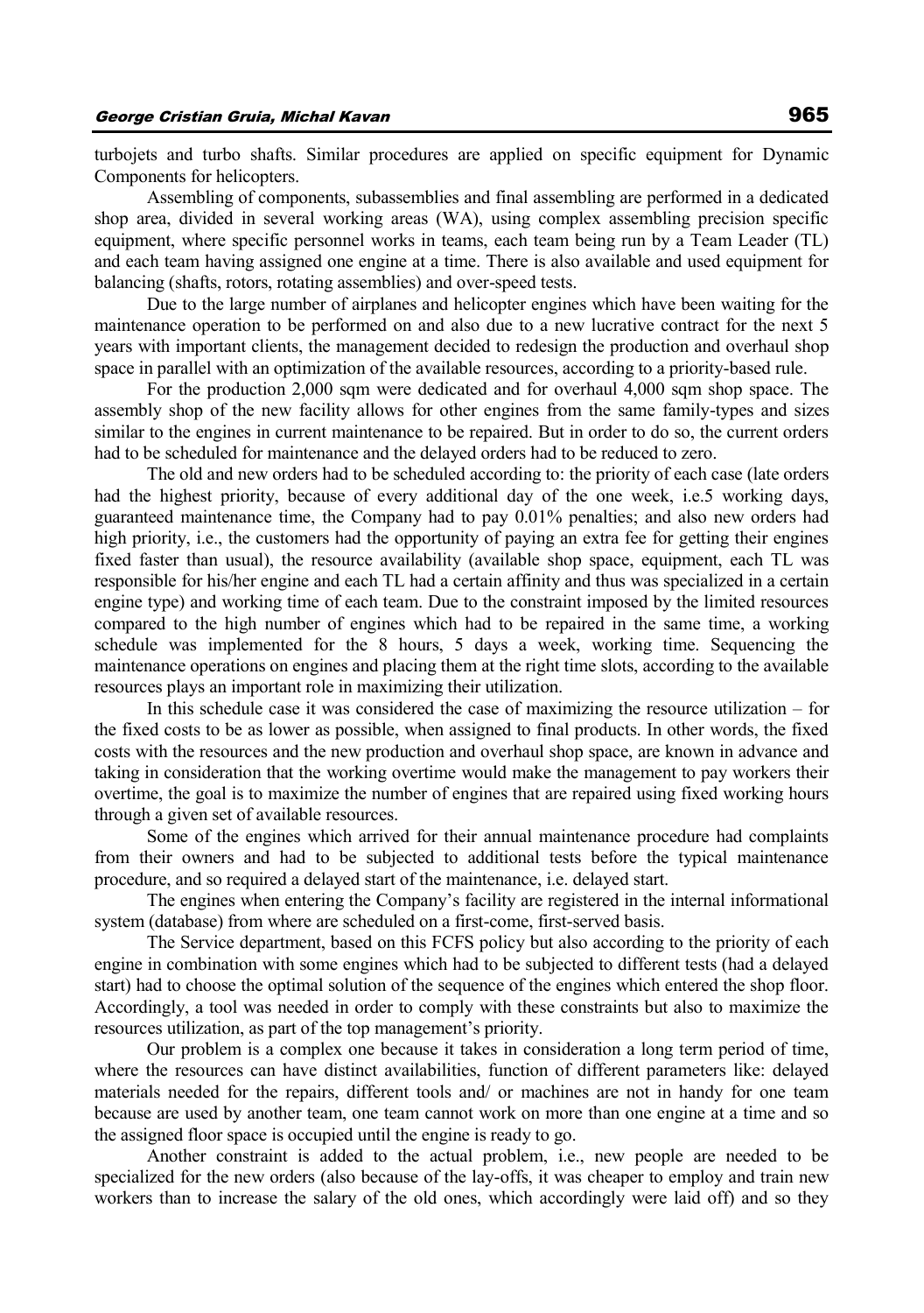should be able to be trained on the spot within different maintenance operations and the maintenance could have been prolonged.

The article is further organized as follows. A MIP model is presented in the  $3<sup>rd</sup>$  part, while in the 4<sup>th</sup> part a simplified example of the DBPP is solved using three heuristic approaches for finding the best possible solution: First Fit Decreasing-based (FFD), First Fit Increasing (FFI) and a new First Fit Best Randomized (FFBR) approach. In the last part of the article conclusions are drawn based on the obtained results and we show that the FFBR is the best possible solution for our example, taking in consideration that DBPP is NP-hard.

#### **3. A Mixed Integer Programing (MIP) model**

We've started from our goal of maximizing the utilization of available resources (people, space, fixed working hours) according to the cases' priority and availability. In order to do so we should maximize the number of repaired engines in a given working time-slot according to the resources' availability. Due to the priority constraint, we should maximize the sum of priorities of the scheduled engines as an objective. In this way, weights are given to each engine when entering the facility in order for a priority scale to be made, and use these weights for the model to solve first the highest priority cases and then the lower priority cases.

In order to maximize the utilization of the working area and the shipment of the repaired engines, two coefficients are introduced:

 $k_1 = \frac{t}{t_2}$ \_total time the WAs are occupied<br>total available time across all WAs and  $k_2 = \frac{s}{total\ number}$ t

and will be used is assessing the improvement of the maintenance process after implementation of the three approaches for our DBPP.

Before trying to state the MIP model, several initial conditions should be stated:

A team can only work on one engine at a time in only one designated shop area.

 A team can repair an engine only if all the members, including the TL is present at work in that day, at that time interval (time-slot).

 Each team is specialized in one engine and when prioritizing this aspect is considered, but every team can also switch the type of engine which will repair in case of increased number of a certain engine type.

 Engines, when entering the facility are prioritized according to the customers' requirements and they are sent to testing facility or to the deposit (where will wait to be processed at a later time) or directly to the WA. Accordingly, we can give 3 levels of priority to these engines: 1 star to the engines which are not an urgency and can still wait a little time in the deposit, 2 stars for those which should be tested and 3 stars to those, which customers need as soon as possible and for which they paid an extra fee to "be first in the row".

 Each TL has assigned the type on engine at which his/her team is the best and we can predict that the duration of each repair is known in advance.

• In order for the time to be better managed, the working day (8 hours) is divided in 30 minutes time slots obtaining a 16 time-slots for one working day. We have chosen 30 minutes, because this is the average time for checking the parameters of an engine (visual and computer aided process) by performing a basic diagnostic analysis.

• The Company works on a 1 shift, 8 hours a day, 5 day per week, working program.

 An engine can be automatically scheduled for maintenance by the Service department, but also by each of the Team Leaders according to their time availability. As part of the management's motivation scheme, a Team Leader and his/her team can enter the internal competition of "the Best Team" Award, with extra financial benefits, according to the highest number of engines repaired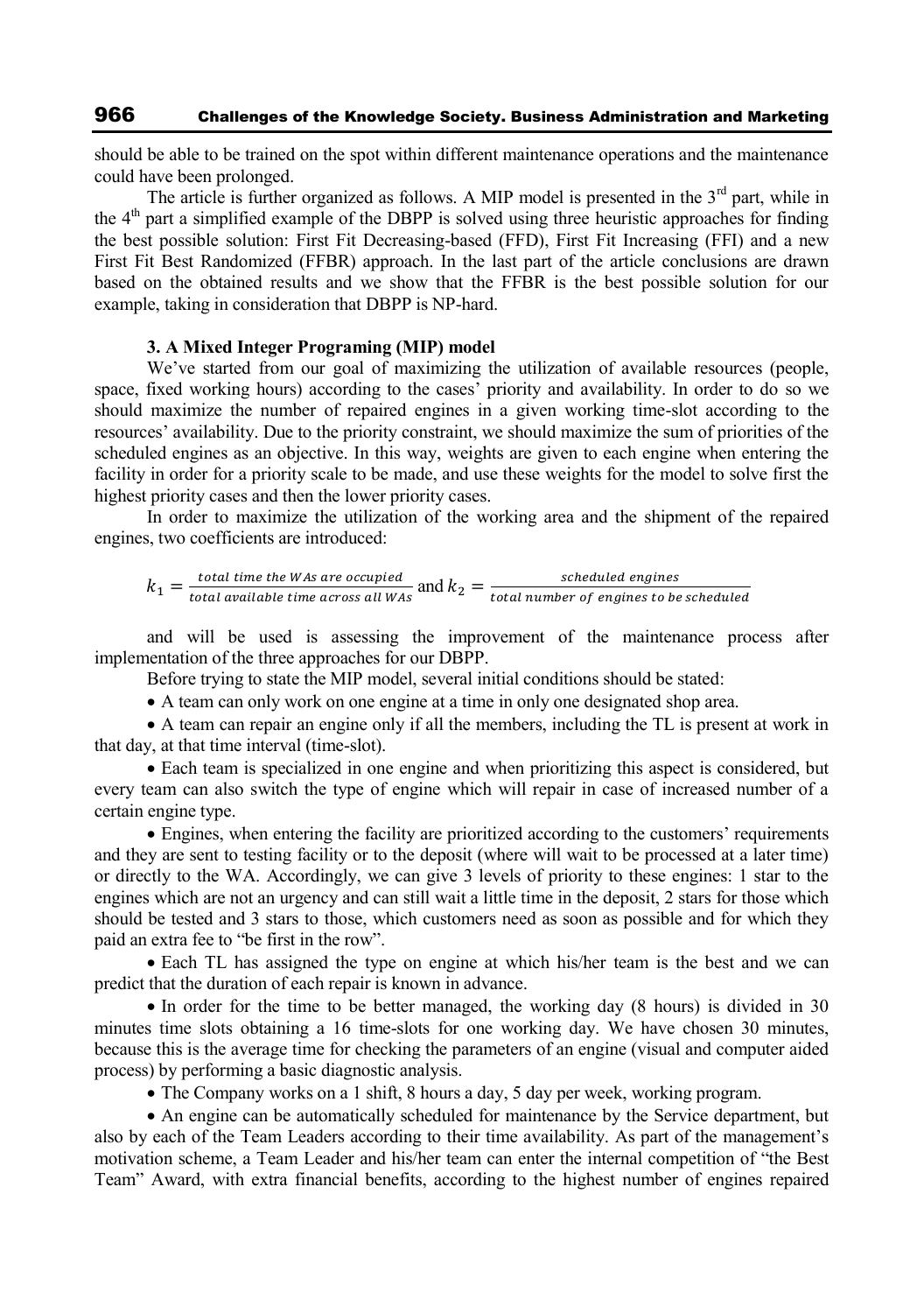according to their priority. But also the number of engines assigned by the TLs cannot surpass the number of the assigned engines by the Service department.

For a clearer description of the problem, we give a mathematical formulation for the problem. We first give notation used in the formulation (and throughout the paper).

The parameters, indices and variables of the proposed model can be seen from table 1 below:

| Equals to:                                                                    |
|-------------------------------------------------------------------------------|
| 1, if the engine e is scheduled for maintenance in the WA with a team, run by |
| team leader TL, at time-slot ts on day of the week d,                         |
| 0, otherwise                                                                  |
| 1, if the engine e is assigned to the WA on day of the week d,                |
| 0, otherwise                                                                  |
| 1, if the engine e is scheduled for maintenance by their TL,                  |
| 0, if it is not scheduled at all                                              |
| 1, if the engine e is scheduled for maintenance by the Service department,    |
| 0, if it is not scheduled at all                                              |
|                                                                               |

Table 1 – Variables of the MIP model

A start time (St) and an end time (Et) can also be considered for the maintenance process of a given engine.

Indices and parameters:

EIndex for engines requiring maintenance  $e = 1, 2, \dots, E$ 

WAIndex for working areas:  $wa = 1, 2, \ldots, WA$ 

TLIndex for team leaders:  $tl = 1, 2, ..., TL$ 

TIndex for teams:  $t=1, 2, ..., T$ 

DIndex for days, used for scheduling the maintenance operations:  $d = 1, 2, ..., D$ 

TSIndex for time-slots during a working day: ts =  $1, 2, \ldots$ , TS. In our case TS=16, for one shift working day, but we consider a general approach.

IIndex for repairing operation:  $i = 1, 2, \ldots, I$ 

JIndex for engine type which will be repaired:  $j = 1, 2, \ldots, J$ 

SSet of all engines which must be repaired / pass maintenance operation

S<sup>T</sup>Set of engines which require additional tests

SiSet of engines requiring the repairing operation i

S<sub>i</sub>Set of engines of type j

 $S<sub>th</sub>$ Set of TLs specialized in repairing the engine type j

 $P_{\text{ed}}$ Priority of engine e in the day d:  $P_{\text{ed}} \in \{1, 2, ..., k\}$  stars as a priority scale

 $T_c$ Total time for maintenance / repair for engine e, required by the best TL and his / her team (we assume that  $T_e = 1$  time slot = 30min)

 $T<sub>tl</sub>$ Time needed by the TL for fixing an engine according to his/ her abilities (skills)

 $T<sub>T</sub>$ Time for the transportation of the materials, people, engine to and from the WA, before and after the maintenance

 $A<sub>t</sub>$  and 1, for the availability of the TL (with his / her team) at time slot ts on day d; 0, otherwise.

 $E_{\text{tsd}}$ Total equipment (tools, machines, parts, consumables) available for time slot ts on day d NeeNumber of equipment e required for fixing an engine e

Although each TL has his / her own team, on some engines which are in better conditions than others, there is no need for all of the team members to participate in the repairing process, thus we consider that the number of team members is variable and we introduce:

 $M_{\text{tsd}}$ Total number of team members available at time slot ts on day d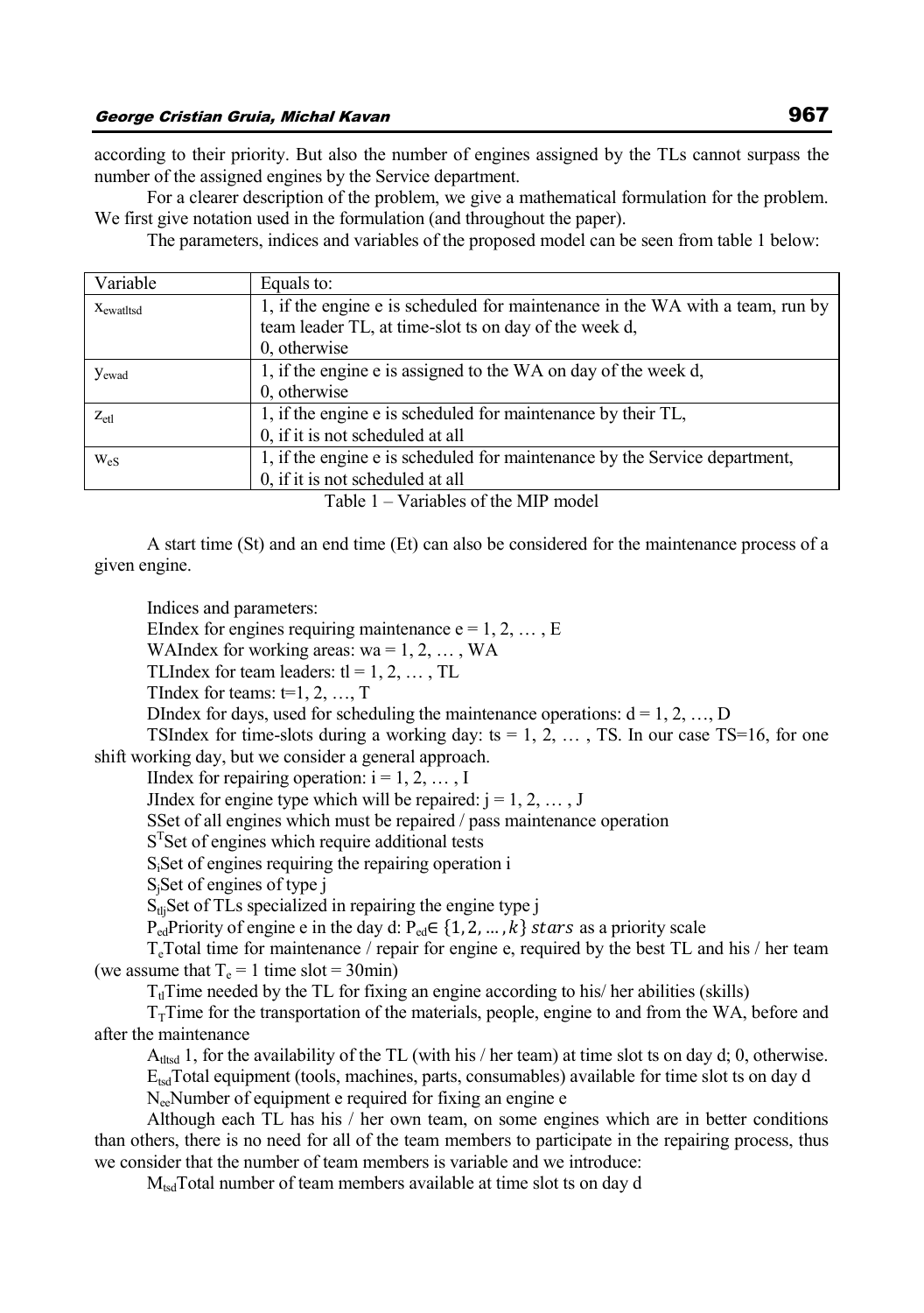NmeNumber of team members required for fixing an engine e

Our goal is to maximize the number of engines scheduled in all the WAs during all given working days. This can be noted as follows:

 $\sum y_{ewad} P_{ed} =$  maximum subject to:

 $\sum_{\text{watld}} x_{\text{ewatitsd}} \leq 1, \forall e, ts(1)$ 

This states that an engine can be assigned at any time slot to at most one TL and WA on a certain day.

 $\sum_{i \in \mathcal{U}} x_{ewatitsd} \leq 1, \forall wa, ts, d(2)$ 

That is, at most one maintenance operation can be performed in a WA in a given day and time slot.

 $\sum_{ewa} x_{ewatitsd} \leq 1, \forall$  tl, ts,  $d(3)$ 

Any TL can work on at most one engine at a given time slot and day.

 $\sum_{wad}$   $y_{ewad} \leq 1$ ,  $\forall$   $e(4)$ 

An engine will be scheduled to at most one WA across all days.

 $\sum_{t$ tts  $x_{ewat}$ ttsd  $\leq TS$   $y_{ewad}$  $\forall e, wa, d(5)$ 

A TL works on an engine in a given WA at a time slot on a day no more than the assigned TS for engine e to be repaired in the WA on day d.

 $\sum_{wad} y_{ewad} = \sum_{tl} (z_{etl} + w_{es}) \ \forall \ e(6)$ 

The scheduled engine will be assigned with its TL to a specific WA on a day d.

 $\sum_{watsd} x_{ewatitsd} = (T_e + T_{tl})(z_{etl} + w_{eS}) + T_T \forall e, tl(7)$ 

The total time slots an engine is worked on, equals to the sum of total time for maintenance required by the best TL and the time of the actual TL according to his/ her skills, where the  $T_e$  is considered a reserve time slot for additional complications which may appear during the repair.

 $\sum_{wa} x_{ewatttsd} \leq A_{tttsd} z_{etl} + A_{tttsd} w_{eS}$   $\forall$   $e, ts, d, tl(8)$ 

The scheduled engines by their TL and the Service department should be repaired only by the Team Leaders who are available.

 $S_t \leq ts \sum_{watld} x_{ewatltsd} + TS (1 - \sum_{watld} x_{ewatltsd}) \forall e, ts(9)$ 

The start of the maintenance operation should not exceed the time slot allowed for the start of its repair.

 $E_t \ge (ts + 1) \sum_{\text{watld}} x_{\text{ewatltsd}} \ \forall \ e, ts(10)$ 

The maintenance of an engine with eventual repair should not exceed the maximum time slot allowed by the timetable and should be longer than the calculated start of the operation, with at least one time slot.

 $\sum_{watttsd} x_{ewatttsd} = E_t - S_t \ \forall \ e(11)$ 

The time slot allowed for the engine e should be equal to the difference from the end and the start of the maintenance and repair.

 $\sum_{\text{ewatt}} N_{\text{me}} x_{\text{ewatttsd}} \leq M_{\text{tsd}} \,\forall \text{ts}, d(12)$ 

A certain number of team members are necessary to be present at the time slot ts in the day d, for the maintenance of the engine e.

 $\sum_{\text{ewatt}}$   $N_{ee}x_{\text{ewatttsd}} \leq E_{tsd} \ \forall \ ts, d(13)$ 

A certain number of equipment should be available for the maintenance of the engine e to be performed in the allowed time slot ts on the day d.

Due to the conditions of the bin packing problem, we must state that the variables can have only two values according to their specific conditions, i.e., 0 and 1.

We cannot solve the problem due to the NP-hard situation, but we can solve a simplified example where we show our three approaches.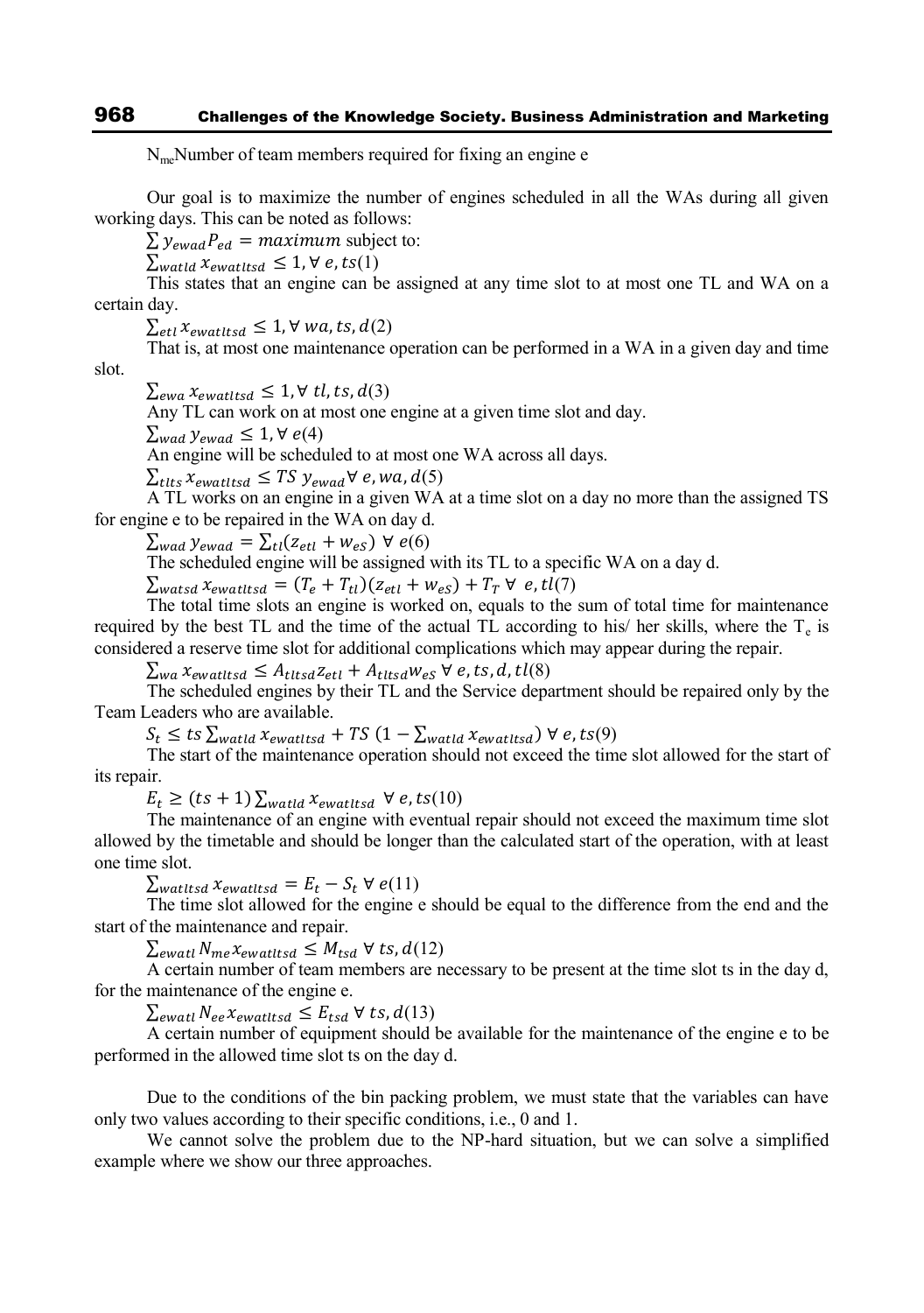We consider a number of 8 engines with different priorities (as given by the customers), but note that the same engines have priorities given by the available time and resources' constraints within the company.

Our methodology for solving this problem can be stated as follows:

1.Assign priorities to the set of engines according to the outside constraints (from the customers who paid an extra fee).

2.Assign priorities according to the estimated repair time, the availability of the TLs and their teams in the certain days and time-slots (inside constraints).

3.Search the local optimum for both of the cases.

4.Compare and combine the local optimums in order to satisfy the constraint of maximizing the resources' utilization, i.e., to find a global optimum.

5.Send the engine e to maintenance to the assigned WA with the available TL in the day d on the time slot ts.

6. Repeat the  $1<sup>st</sup>$  to  $5<sup>th</sup>$  step until all the engines are repaired and shipped to the end users.

| Engine no.                  |            |            |                | 4              |                 | 6              |            |                |
|-----------------------------|------------|------------|----------------|----------------|-----------------|----------------|------------|----------------|
| Customers' priority         |            |            |                | 2              |                 | 2              |            |                |
| Expected<br>maintenance     |            |            |                | 3              |                 |                |            |                |
| time in time slots          |            |            |                |                |                 |                |            |                |
| Available Team Leaders      | <b>YES</b> | <b>YES</b> | <b>YES</b>     | N <sub>O</sub> | N <sub>O</sub>  | N <sub>O</sub> | <b>YES</b> | N <sub>O</sub> |
| specialized<br>these<br>in  | $=$ TL1    | $=TL2$     | $=$ TL3        | $=TL1$         | $=$ TI $\alpha$ | $=TL3$         | $=$ TIA    | $=TIA$         |
| engines*                    |            |            |                |                |                 |                |            |                |
| Special<br>equipment        | NO.        | <b>YES</b> | N <sub>O</sub> | <b>YES</b>     | N <sub>O</sub>  | <b>YES</b>     | NO         | <b>YES</b>     |
| available for each specific |            |            |                |                |                 |                |            |                |
| engine                      |            |            |                |                |                 |                |            |                |
| Available WA in ts          | <b>YES</b> | <b>YES</b> | <b>YES</b>     | <b>YES</b>     | NO              | N <sub>O</sub> | NO         | NO             |
| Company's priority**        | 2          | 3          | 2              | 2              |                 |                |            |                |

The constraints for the 8 engines' example for the day d are as follows:

Table 2 – An example for 8 engines with their constraints

\*) If the TLs specialized in engines 4, 5, 6, 8 are not available; other TLs available will repair these engines.

\*\*) Take in consideration that the company's priority is solved in a very simplistic way, which doesn't correspond to the reality! However in practice we cannot find the priority according to the company's resources and time constraint so easily!

If we try to solve this MIP model we won't be able to get feasible solutions due to the complexity of the model. Also we can make an analogy with the dual bin packing problem. We are able to solve it only for a restricted number of engines which are to be scheduled for maintenance, because this relates to a NP-hard problem.

### **4.A new approach for solving the DBPP**

The DBPP can be solved with different algorithms, but due to the fact that we must choose a way of prioritizing the incoming engines, we've decided to use the First Fit Decreasing, First Fit Increasing and a new First Fit Best Randomized approach. Our solution tries to find a way for repairing the incoming engines and according to our constraints x, y, z, w, which can take only 2 values {0,1}, our DBP problem transforms into an Off-Line Dual Maximum Resource Bin Packing (ODMRBP).

In this off-line variant, we have a limited number of unit sized bins, the working areas, and a sequence of items with sizes in [0; 1], and the goal is to maximize the number of bins used to pack all the items subject to our constraints. A set of items fits in a bin if the sum of the sizes of the items is at most one, where number one can be associated with a fixed engine. In the off-line variant, there must be an ordering of the bins such that no item in a later bin fits in an earlier bin.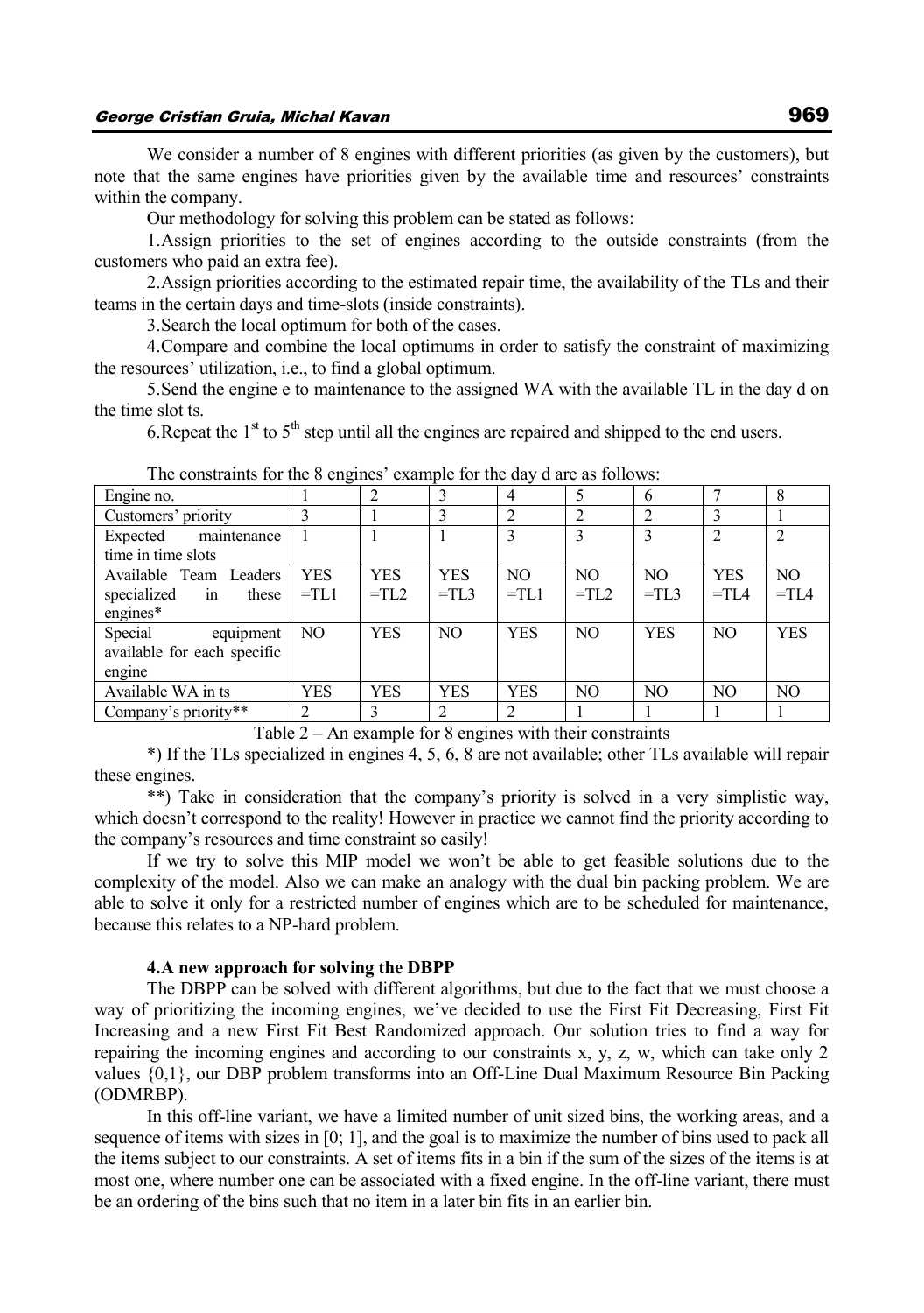# 970 Challenges of the Knowledge Society. Business Administration and Marketing

Thus we must first sort the items, and in our case this is done with the help of the "stars" scale, where for the engine with the highest priority the engine receives 3 stars and the one with lowest 1 star. Then the first engine  $e_1$  should be sent to the first WA where "fits best" and the maintenance will start according to the available resources and time slot.

We consider and further solve the problem for 4 Team Leaders and 8 engines which must be scheduled on 2 Working Areas in 8 time slots from Monday, i.e, 4 hours.

| Team Leader     | Availability |
|-----------------|--------------|
| TL1             | 1-8          |
| TI.2            |              |
| TL <sub>3</sub> | 1-8          |
| TI.4            |              |

Table 3 - Team Leaders availability on Monday

We use the following approaches:

 *First-Fit-Increasing* (*FFI*) allocates engines to WA (bins) in non-decreasing order with respect to their "sizes" (priority and resource availability).

In this case, we must first sort the engines according to the increasing priority as can be seen from Tab.4. With the time availability of the Team Leaders and their teams we find the best way for utilizing the available resources for scheduling the engines on Monday morning.

| Engine no.           |  |  |  |  |
|----------------------|--|--|--|--|
| Customers' priority  |  |  |  |  |
| Expected maintenance |  |  |  |  |
| time in time slots   |  |  |  |  |

Table 4 – Engines sorted according to increasing priority

The results can be seen from the table below, where "?" signifies an empty time slot, an extra cost the company had to pay if this approach was chosen:

| 30 minutes time slots | TLs working on<br>engine<br>in<br>$e_{x}$<br>WA1 | TLs working on $e_x$<br>engine in WA2 |
|-----------------------|--------------------------------------------------|---------------------------------------|
| 1 <sup>st</sup>       | ິ                                                | റ                                     |
| 2 <sup>nd</sup>       | ິ                                                | ີ                                     |
| $3^{\text{rd}}$       | $TL2$ on $e_2$                                   | $TL2$ on $e_5$                        |
| 4 <sup>th</sup>       | $TL4$ on $e_8$                                   | $TL2$ on $e_5$                        |
| 5 <sup>th</sup>       | $TL4$ on $e_8$                                   | $TL2$ on $e_5$                        |
| 6 <sup>th</sup>       | $TL1$ on $e_4$                                   | TL3 on $e_6$                          |
| $\neg$ th             | TL1 on e <sub>4</sub>                            | TL3 on $e_6$                          |
| 8 <sup>th</sup>       | $TL1$ on $e_4$                                   | TL3 on $e_6$                          |

Table 5 – Results for the FFI approach

 *First-Fit-Decreasing* (*FFD)* allocates engines to WA (bins) in non-increasing order with respect to their "sizes" (priority and resource availability).

For this approach the engines are sorted in a decreasing priority manner, according to Tab.6 and results are in Tab.7.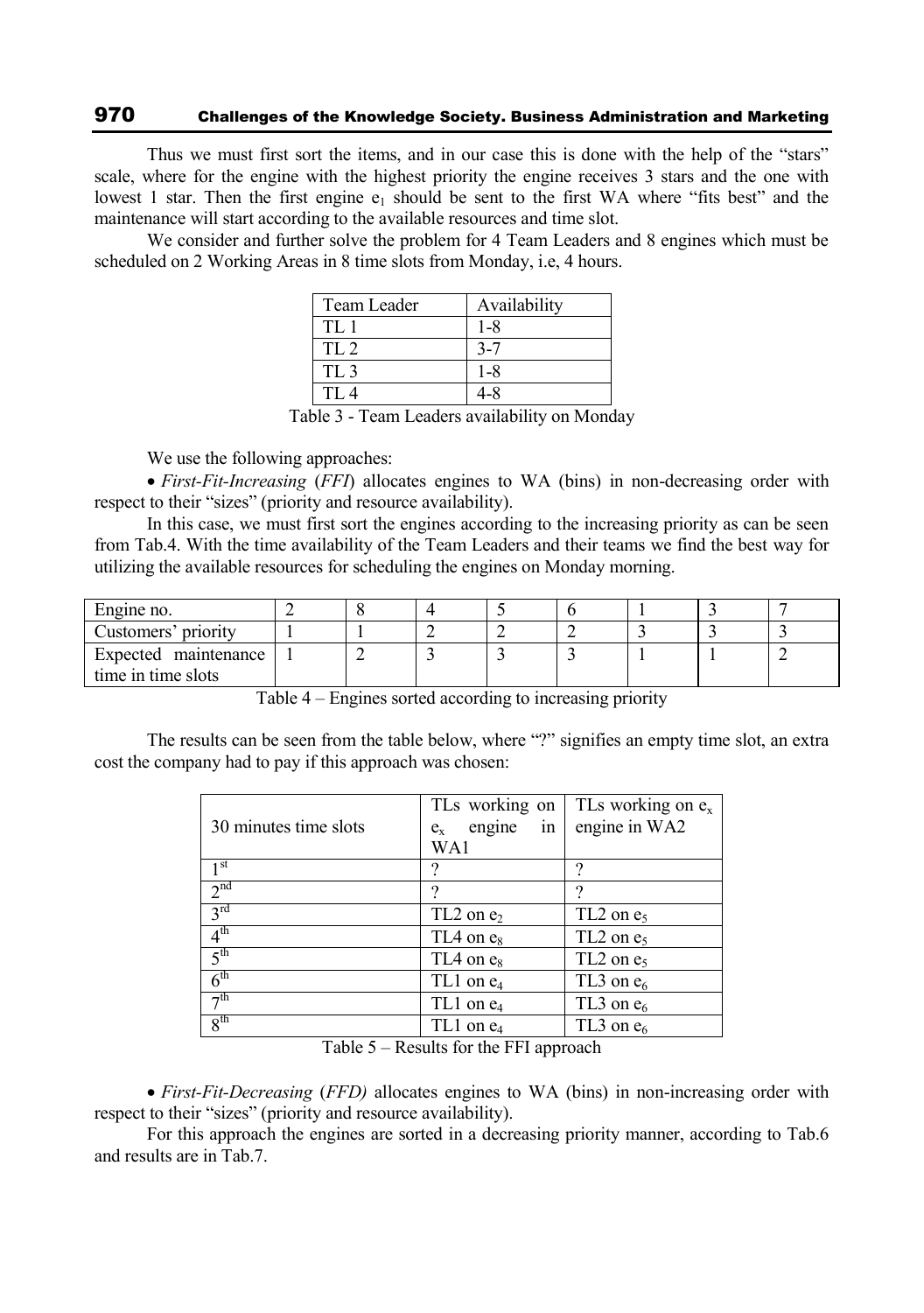| Engine no.           |  |  |  |  |
|----------------------|--|--|--|--|
| Customers' priority  |  |  |  |  |
| Expected maintenance |  |  |  |  |
| time in time slots   |  |  |  |  |

| 30 minutes time slots | TLs working on<br>engine<br>in<br>$e_{x}$<br>WA1 | TLs working on $e_x$<br>engine in WA2 |
|-----------------------|--------------------------------------------------|---------------------------------------|
| 1 <sup>st</sup>       | $TL1$ on $e_1$                                   | າ                                     |
| 2 <sup>nd</sup>       | $TL3$ on $e_3$                                   |                                       |
| 3 <sup>rd</sup>       |                                                  | $TL2$ on $e_5$                        |
| 4 <sup>th</sup>       | $TL4$ on $e_7$                                   | $TL2$ on $e_5$                        |
| 5 <sup>th</sup>       | $TL4$ on $e_7$                                   | $TL2$ on $e_5$                        |
| 6 <sup>th</sup>       | TL1 on e <sub>4</sub>                            | TL3 on $e_6$                          |
| $\neg$ th             | $TL1$ on $e_4$                                   | TL3 on $e_6$                          |
| 8 <sup>th</sup>       | $TL1$ on $e_4$                                   | TL3 on $e_6$                          |

Table 6 – Engines sorted according to decreasing priority

Table 7 – Results for the FFD approach

 *First-Fit-Best-Randomized (FFBR)* allocates engines to WA (bins) in a purely randomized, corresponding to the optimistic scenario, where each TL wants to work on a specified engine and they make their schedule accordingly.

We will sort the engines first according to the willingness of the TLs and second according to the customers' priority as can be seen from Table 8. The results one can see from the Table 9 below:

| Engine no.           |  |  |   |   |  |
|----------------------|--|--|---|---|--|
| Customers' priority  |  |  | - |   |  |
| Expected maintenance |  |  |   | ∸ |  |
| time in time slots   |  |  |   |   |  |

Table 8 – Engines sorted according to the optimistic scenario

| 30 minutes time slots | TLs working on<br>engine<br>in<br>$e_{v}$<br>WA1 | TLs working on $e_x$<br>engine in WA2 |
|-----------------------|--------------------------------------------------|---------------------------------------|
| 1 <sup>st</sup>       | $TL1$ on $e_1$                                   | າ                                     |
| 2 <sup>nd</sup>       | $TL3$ on $e_3$                                   |                                       |
| 3 <sup>rd</sup>       | $TL2$ on $e_2$                                   | $TL2$ on $e_5$                        |
| 4 <sup>th</sup>       | $TL1$ on $e_4$                                   | $TL2$ on $e_5$                        |
| 5 <sup>th</sup>       | $TL1$ on $e_4$                                   | $TL2$ on $e_5$                        |
| 6 <sup>th</sup>       | $TL1$ on $e_4$                                   | TL3 on $e_6$                          |
| 7 <sup>th</sup>       | $TL4$ on $e_8$                                   | TL3 on $e_6$                          |
| 8 <sup>th</sup>       | $TL4$ on $e_8$                                   | TL3 on $e_6$                          |

Table 9 – Results for the FFBR approach

Another way of measuring the success rate of our approaches for solving the ODMRBP problem was by computing the two coefficients presented at the beginning of the paper. Also due to the solutions presented above the best values of these 2 coefficients are for the FFBR approach,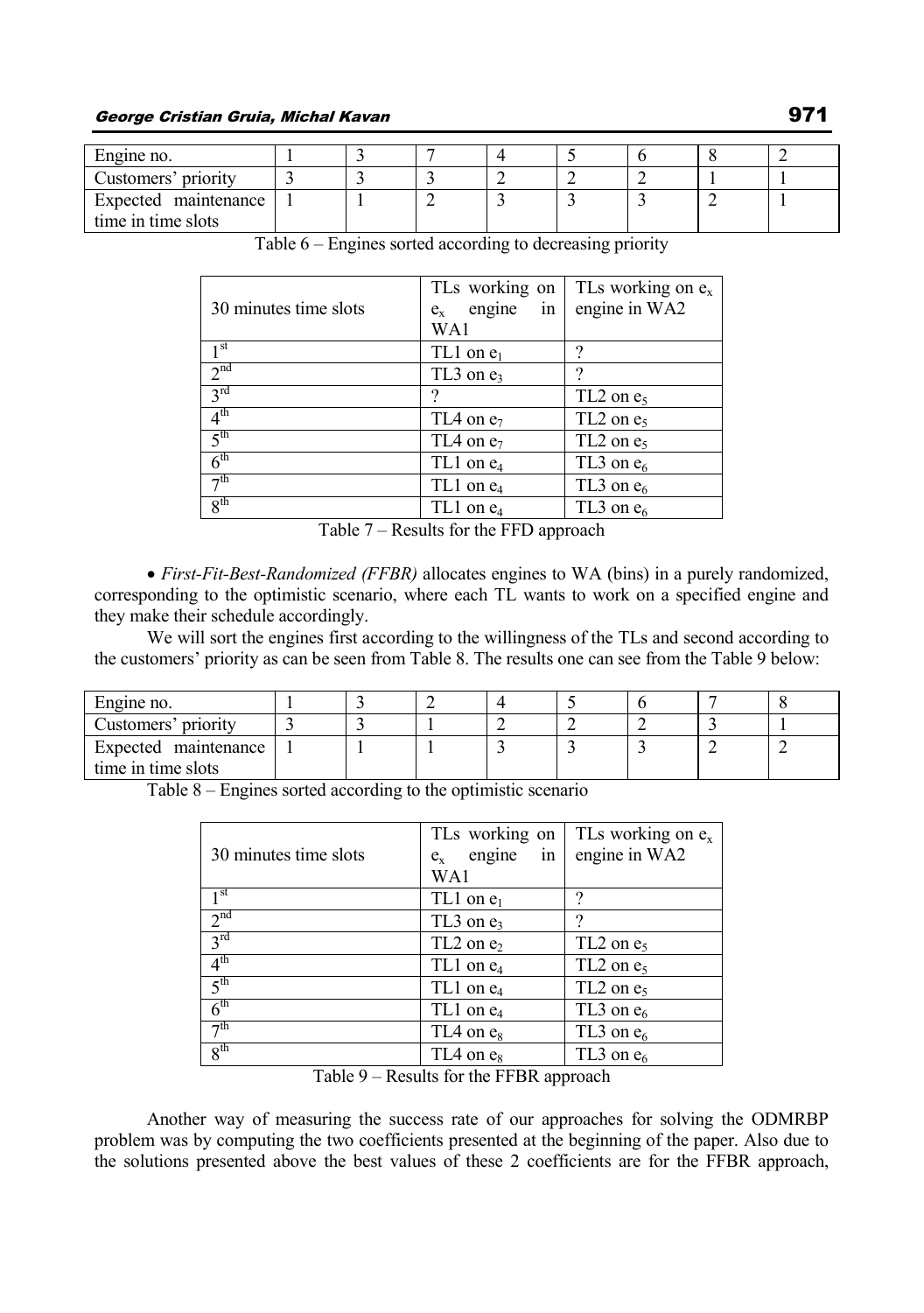where workers together with their TLs and Service department schedule their own tasks and try to optimize every day the WA and time slots' utilization.

The obtained results show an increase with approx. 25% of the Just in Time shipping of the engines to the customers and a decrease of the penalties the company had to pay for sending engines with delays and an approximate 12,5% increase in the utilization of the working area, which also increase the resources' utilization and minimizes the fixed costs of the working area when assigned to the total costs of the engines' repair.



The coefficients can be seen from the Graph below:

Graph 1 – Values of the coefficients  $K_1$  and  $K_2$  for FFI, FFD and FFBR approach

### **5.Conclusions**

In this paper we have offered a possible solution to a multi-resource, priority-based case scheduling problem, which the authors have encountered in a Romanian manufacturing company, where helicopter and airplane engines were repaired. A Mixed Integer Programing model was developed, but due to the complexity of the problem, which is NP-hard, a solution was described only on a small batch of engines which had to be scheduled on the Monday morning. An analogy with the Dual Bin Packing problem was noticed, more exactly with the Off-Line Dual Maximum Resource Bin Packing problem and three new approaches were used in order to find the best possible solution. As one can observe the best results are when we use the new FFBR approach, as a number of 7 out of 8 engines are scheduled according to the priority imposed by the customers, the working space availability and Team Leaders' working hours. For the previous approaches a number of 5 out of 8 engines are scheduled for FFI and 6 out of 8 for FFD. Even if 7 out of 8 still misses one engine to be scheduled, the authors consider that FFBR approach can be successfully used for finding the optimum solution (with all the engines scheduled), because on a longer time interval, the complexity of the problem increases, but with the help of computational software a good solution can be found.

Due to the intellectual property rights the data presented in this paper were altered and the company's name cannot be stated, but the authors tried to present the ratios, coefficients and results as close to reality as possible.

Future studies are aimed at improving the upper presented approaches, with the goal of developing new software for solving this exact type of problem, where other constraints can be added or removed according to the specific profile of the company where the optimization of the resources is needed on a priority-based rule.

#### **Acknowledgement**

The paper was elaborated in the framework of solving projects of GAČR P403/12/1950.